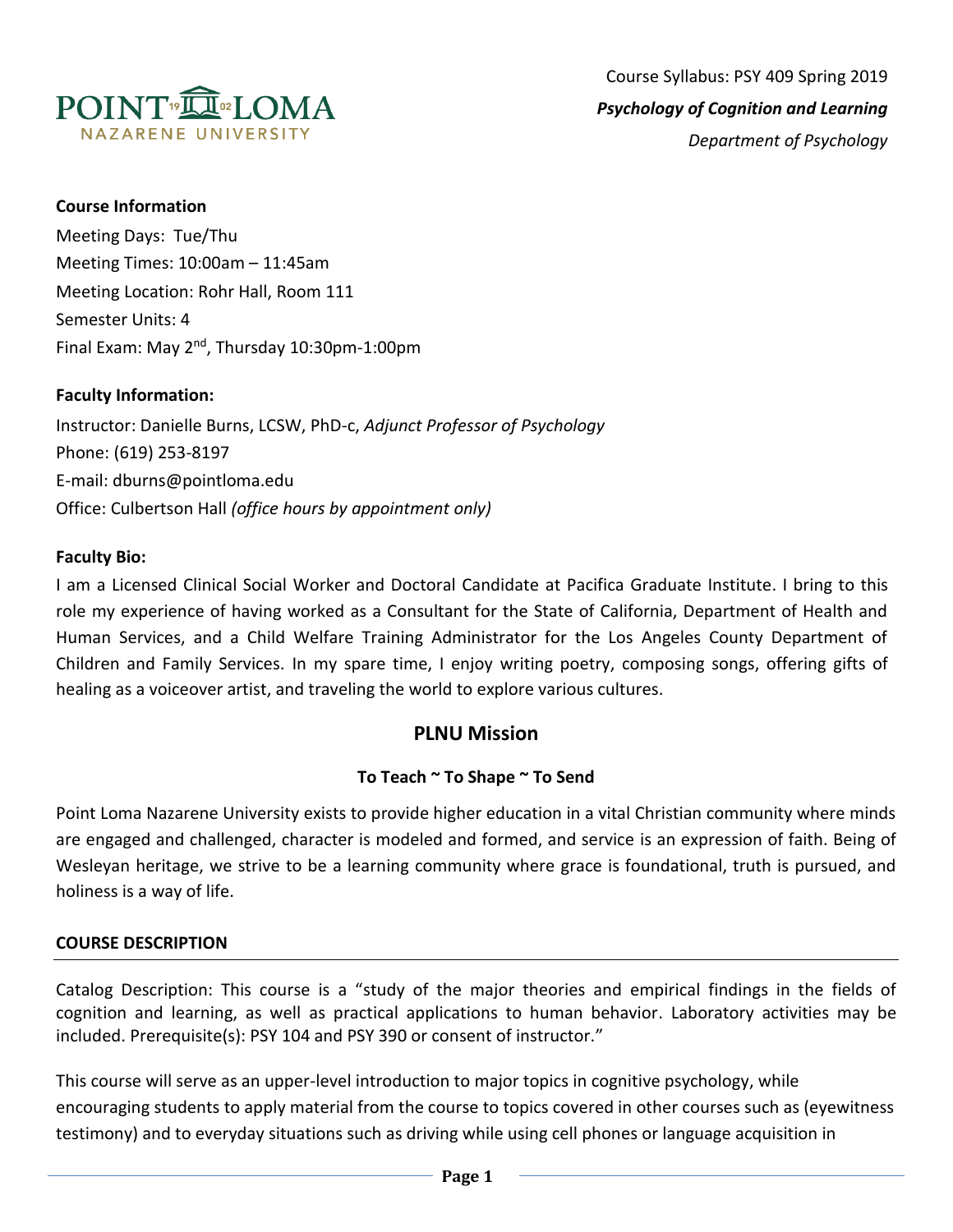children. It provides an overview of topics involving perception, attention, memory, imagery, knowledge representation, categorization, problem solving, language, decision making, and reasoning. Theories dealing with these issues are reviewed with an emphasis on current research findings and applications.

This course also increases student knowledge of the basic principles of learning and behavior. Students will become knowledgeable about how these principles of learning can be practically applied in order to affect behavior. A special emphasis is placed on the social context of theories of learning and their implications of behavioral adjustment for applied practice. Practical applications of the theories and principles are also examined.

### **COURSE LEARNING OUTCOMES**

Upon successful completion of this course, students will be able to:

#### **Course Objectives**

1. Describe how mental functioning is studied from an information processing perspective

- 2. Interpret and present the results and significance of published research in cognitive psychology.
- 3. Apply principles of cognitive psychology to mental functioning.
- 4. Discuss the historical antecedents of learning and behavior and examine their connection to modern issues.
- 5. Describe basic operant and classical conditioning procedures, and analyze the significance of both positive and aversive techniques.
- 6. Analyze motor learning, observational learning and other theories of learning.
- 7. Apply various learning principles, techniques and research methodologies to practical situations.
- 8. Present information in writing, using technology, style, and professional conventions as appropriate to the audience.

### **REQUIRED TEXTS**

Gluck, M.A., Mercado, E., & Myers, C.E. (2016). Learning and Memory: From Brain to Behavior. 3rd ed. New York, N.Y.: Worth Publishers.

Kahneman, D. (2011). Thinking, Fast and Slow. New York, N.Y.: Farrar, Straus, and Giroux.

### **COURSE SCHEDULE AND ASSIGNMENTS**

A combination of lecture, group discussion, and hands-on experiences will be implemented throughout the semester. You will be evaluated based on your engagement, knowledge, and ability to apply the material to real world situations. Lectures will highlight selected topics from the required readings and more recent developments in the field. Class discussions are intended to clarify concepts and enhance student learning. Students are responsible for all required readings, whether or not discussed in class. The readings and lectures will be the primary sources of information for tests, papers, and in-class journaling. Exams will consist of multiple choice and fill in the blank questions. The final exam will be comprehensive, but at least 20% of the questions will come from the midterm exam.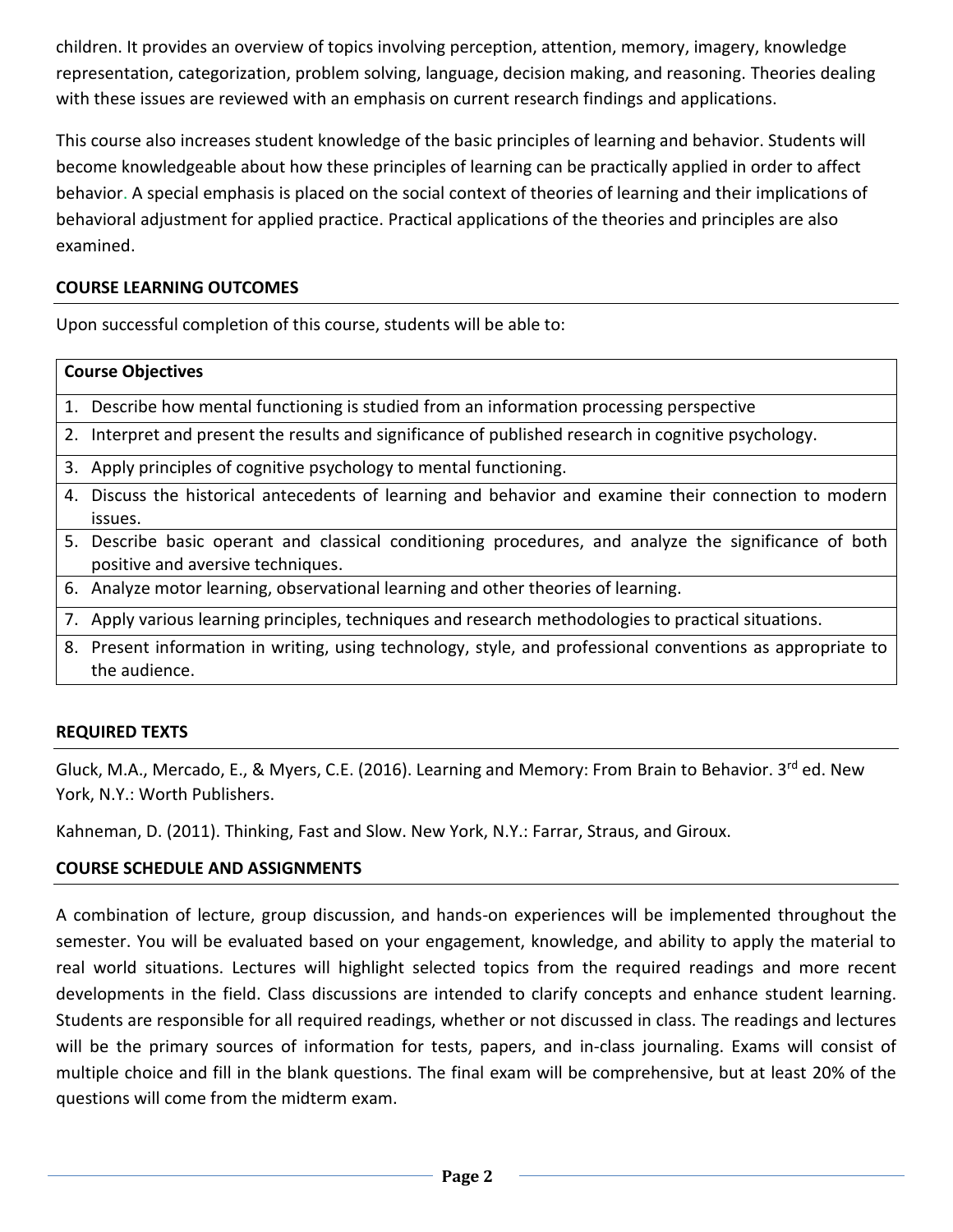*Note: The syllabus is not a contract. The professor reserves the right to modify the syllabus to accomplish the learning objectives of the course.* 

| Week                    | <b>Lecture Topics</b>                                                                                                                                                                                                                                                                                         | <b>Required Readings Before Class</b>                                                                                                                             | Learning<br><b>Activities</b><br>and<br><b>Assignments</b>                                          |
|-------------------------|---------------------------------------------------------------------------------------------------------------------------------------------------------------------------------------------------------------------------------------------------------------------------------------------------------------|-------------------------------------------------------------------------------------------------------------------------------------------------------------------|-----------------------------------------------------------------------------------------------------|
| $\mathbf{1}$            | Course Introduction<br>$\bullet$<br>Course Projects<br>$\bullet$<br>Overview                                                                                                                                                                                                                                  | No readings<br>$\bullet$                                                                                                                                          | Getting to Know You Ice-Breaker<br>Worth 0 points                                                   |
| $\mathbf{2}$            | Current and historical<br>$\bullet$<br>approaches to<br>studying learning<br>Research methods in<br>$\bullet$<br>studying human and<br>animal learning<br>Physiology of<br>$\bullet$<br>learning<br>Interdisciplinary<br>$\bullet$<br>Approaches                                                              | Gluck, M.A., Mercado, E., & Myers, C.E. (2016)<br>Chapter 1: The psychology of learning and<br>memory<br>Chapter 12: Development and aging<br>$\bullet$           | Journal Reflection Assignment<br>Worth 10 points                                                    |
| $\overline{\mathbf{3}}$ | Reflexes and<br>$\bullet$<br>habituation<br><b>Classical conditioning</b><br>$\bullet$<br>Association and<br>$\bullet$<br>learning<br><b>Classical conditioning</b><br>$\bullet$<br>research                                                                                                                  | Gluck, M.A., Mercado, E., & Myers, C.E. (2016)<br>Chapter 3: Habituation, sensitization, and<br>familiarization<br>Chapter 4: Classical conditioning<br>$\bullet$ | Journal Reflection Assignment<br>Worth 10 points                                                    |
| 4                       | Operant conditioning<br>$\bullet$<br>Reinforcement<br>$\bullet$<br>schedules<br>Avoidance and<br>$\bullet$<br>punishment                                                                                                                                                                                      | Gluck, M.A., Mercado, E., & Myers, C.E. (2016)<br>Chapter 5: Operant conditioning                                                                                 | Journal Reflection Assignment<br>Worth 10 points                                                    |
| 5                       | Observational<br>$\bullet$<br>learning<br>Modeling<br>٠<br>Motor skill learning<br>$\bullet$                                                                                                                                                                                                                  | Gluck, M.A., Mercado, E., & Myers, C.E. (2016)<br>Chapter 6: Generalization, discrimination<br>learning, and concept formation                                    | Written Assignment 1: Societal<br>and Theoretical Influences<br>Due February 7th<br>Worth 75 points |
| 6                       | Cognitive<br>$\bullet$<br>neuroscience<br>Neuropsychology<br>٠<br>Perception<br>$\bullet$<br><b>Feature Analysis</b><br>$\circ$<br>and Integration<br>Theory<br>Perceptual<br>$\circ$<br>Learning<br>Pattern Recognition<br>$\bullet$<br>Attention<br>$\bullet$<br>Selected, Divided,<br>and Visual Attention | Gluck, M.A., Mercado, E., & Myers, C.E. (2016)<br>Chapter 2: The neuroscience of learning<br>and memory<br>Chapter 7: Episodic and semantic memory<br>$\bullet$   | Journal Reflection Assignment<br>Worth 10 points                                                    |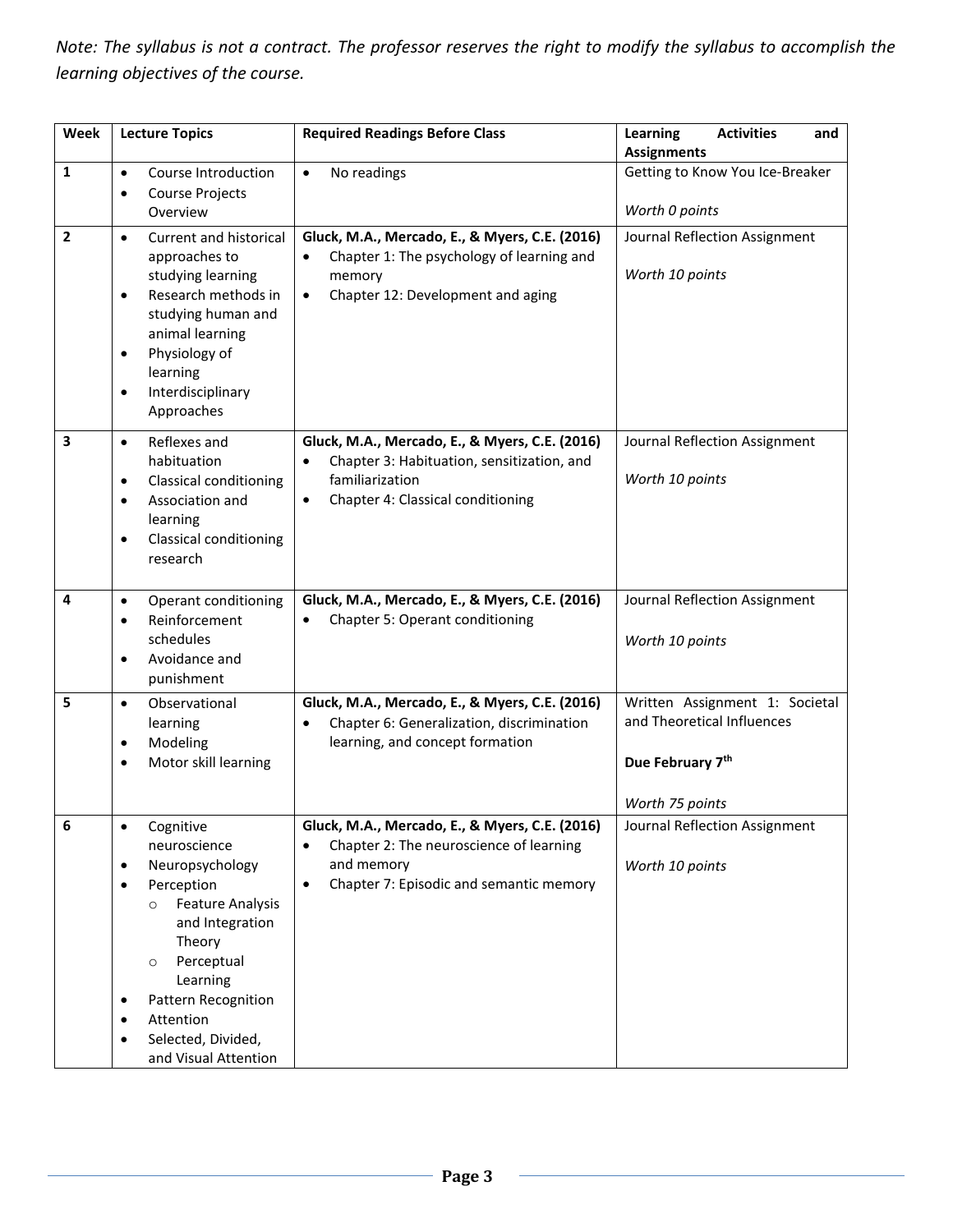| $\overline{\mathbf{z}}$ | Models of Memory<br>$\bullet$                                   | Gluck, M.A., Mercado, E., & Myers, C.E. (2016)       | Journal Reflection Assignment |
|-------------------------|-----------------------------------------------------------------|------------------------------------------------------|-------------------------------|
|                         | <b>Sensory Memory</b><br>$\bullet$                              | Chapter 8: Skill memory<br>$\bullet$                 |                               |
|                         | Short-Term or<br>$\bullet$                                      | Chapter 9: Working memory and cognitive<br>$\bullet$ | Worth 10 points               |
|                         | <b>Working Memory</b>                                           | control                                              |                               |
|                         | Long-Term Memory<br>$\bullet$                                   |                                                      |                               |
|                         | Implicit/explicit<br>$\circ$                                    |                                                      |                               |
|                         | memory                                                          |                                                      |                               |
|                         | Episodic/Autobio<br>$\circ$                                     |                                                      |                               |
|                         | graphical,                                                      |                                                      |                               |
|                         | schemas; false                                                  |                                                      |                               |
|                         | memories                                                        |                                                      |                               |
|                         | Semantic<br>$\circ$                                             |                                                      |                               |
|                         | memory                                                          |                                                      |                               |
|                         | Encoding, Storage,                                              |                                                      |                               |
|                         | and Retrieval                                                   |                                                      |                               |
|                         | Depth of<br>$\circ$                                             |                                                      |                               |
|                         | processing<br>Serial Position                                   |                                                      |                               |
|                         | $\circ$<br>Effect                                               |                                                      |                               |
|                         | Recall vs.<br>$\circ$                                           |                                                      |                               |
|                         | Recognition                                                     |                                                      |                               |
|                         | Forgetting                                                      |                                                      |                               |
|                         | Decay<br>$\circ$                                                |                                                      |                               |
|                         | Interference<br>$\circ$                                         |                                                      |                               |
|                         | Retrieval failure<br>$\circ$                                    |                                                      |                               |
|                         | Amnesia<br>$\circ$                                              |                                                      |                               |
|                         | Metacognition<br>$\bullet$                                      |                                                      |                               |
| 8                       | $\bullet$<br>Language                                           | No Readings<br>$\bullet$                             | Midterm Exam February 28th    |
|                         | Acquisition and<br>$\circ$                                      |                                                      |                               |
|                         | Production                                                      |                                                      | (covers weeks 1-8)            |
|                         | Reading, Writing,<br>$\circ$                                    |                                                      |                               |
|                         | and Speaking                                                    |                                                      | Worth 80 points               |
|                         | Language                                                        |                                                      |                               |
|                         | Comprehension                                                   |                                                      |                               |
|                         | Mid-Semester review                                             |                                                      |                               |
|                         | No Class March 4 <sup>th</sup> - 8 <sup>th</sup> (Spring Break) |                                                      |                               |
| 9                       | Problem Solving<br>$\bullet$                                    | Gluck, M.A., Mercado, E., & Myers, C.E. (2016)       | Journal Reflection Assignment |
|                         | Reasoning and<br>$\bullet$                                      | Chapter 10: Emotional influences on                  |                               |
|                         | Decision-making                                                 | learning and memory                                  | Worth 10 points               |
| 10                      | Individual<br>$\bullet$                                         | Gluck, M.A., Mercado, E., & Myers, C.E. (2016)       | Journal Reflection Assignment |
|                         | Differences in                                                  | Chapter 11: Social learning and memory<br>$\bullet$  |                               |
|                         | <b>Cognitive Ability</b>                                        |                                                      | Worth 10 points               |
|                         | social/cultural                                                 |                                                      |                               |
|                         | influences                                                      |                                                      |                               |
|                         | gender<br>$\bullet$                                             |                                                      |                               |
|                         | differences                                                     |                                                      |                               |
|                         | Gardner's Theory of                                             |                                                      |                               |
|                         | Multiple Intelligences                                          |                                                      |                               |
| 11                      | <b>Cognitive Operations</b><br>$\bullet$                        | <b>Kahneman, D. (2011)</b>                           | Journal Reflection Assignment |
|                         | Systems 1 and 2<br>$\circ$                                      | Text Kahneman pp. 19-105                             |                               |
|                         |                                                                 |                                                      | Worth 10 points               |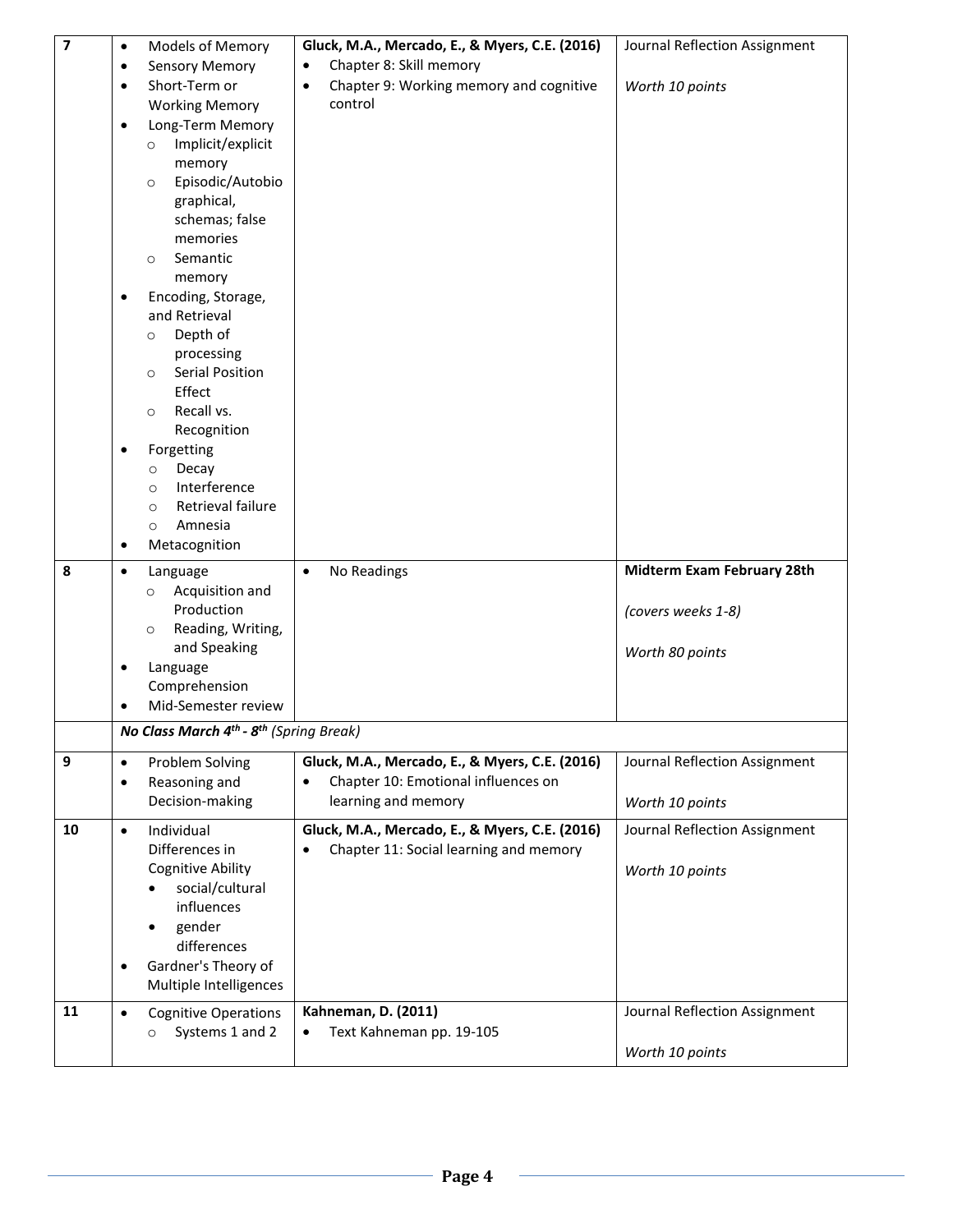| 12 | Cognition, Heuristics,<br>$\bullet$<br>and Biases   | <b>Kahneman, D. (2011)</b><br>Text Kahneman pp. 109 - 195<br>$\bullet$ | Written Assignment 2: Research<br>Paper or Policy Proposal |
|----|-----------------------------------------------------|------------------------------------------------------------------------|------------------------------------------------------------|
|    |                                                     |                                                                        | Due April 4th                                              |
|    |                                                     |                                                                        | Worth 75 points each                                       |
| 13 | Cognition and<br>$\bullet$<br>Overconfidence        | Kahneman, D. (2011)<br>Text Kahneman pp. 199 - 265                     | Journal Reflection Assignment                              |
|    |                                                     |                                                                        | Worth 10 points                                            |
| 14 | Cognition and<br>$\bullet$<br>Choices               | Kahneman, D. (2011)<br>Text Kahneman pp. 269 - 362                     | Journal Reflection Assignment                              |
|    |                                                     |                                                                        | Worth 10 points                                            |
| 15 | Cognition and Life<br>$\bullet$<br>Experience       | <b>Kahneman, D. (2011)</b><br>Text Kahneman pp. 377 - 418<br>$\bullet$ | Final Exam May 2nd                                         |
|    | Guest speaker on<br>April 23rd                      |                                                                        | (covers weeks $2 - 15$ )                                   |
|    | (announced mid-<br>semester)                        |                                                                        | Worth 100 points                                           |
|    | <b>Cumulative Course</b><br>$\bullet$<br>Reflection |                                                                        |                                                            |

### **ASSESSMENT AND GRADING**

| A         | $100 - 93$   |
|-----------|--------------|
| А-        | $92 - 90$    |
| B+        | $89 - 88$    |
| В         | $87 - 83$    |
| <b>B-</b> | $82 - 80$    |
| $C+$      | $79 - 78$    |
| C         | $77 - 73$    |
| $C -$     | $72 - 70$    |
| D+        | $69 - 68$    |
| D         | $67 - 63$    |
| D-        | $62 - 60$    |
| F         | 59 and below |

#### *Grading Scale Grading Requirements*

| 10 Journal Reflections | 100 |
|------------------------|-----|
| Written Assignment 1   | 75  |
| Written Assignment 2   | 75  |
| Midterm Exam           | 80  |
| <b>Final Exam</b>      | 100 |
| Total:                 | 430 |

| 10 Journal Reflections | 23%  |
|------------------------|------|
| Written Assignment 1   | 18%  |
| Written Assignment 2   | 18%  |
| Midterm Exam           | 18%  |
| Final Exam             | 23%  |
| Total:                 | 100% |

#### **WRITTEN ASSIGNMENTS**

There are three written assignments worth 75 points each. Write 6-8 pages in Word format. Include introductory and concluding paragraphs, a title page, and a references page. Place the title, paper topic, and your name on the top of the first page. Use 8 ½ by 11 paper, typewritten, on one side only. Use double spacing and one-inch margins. Write the paper as if a friend or relative that knew nothing about psychology were to read it. Apply APA standards to citation of sources. Submit papers electronically on Canvas. Grading rubrics will be provided and reviewed in lecture material.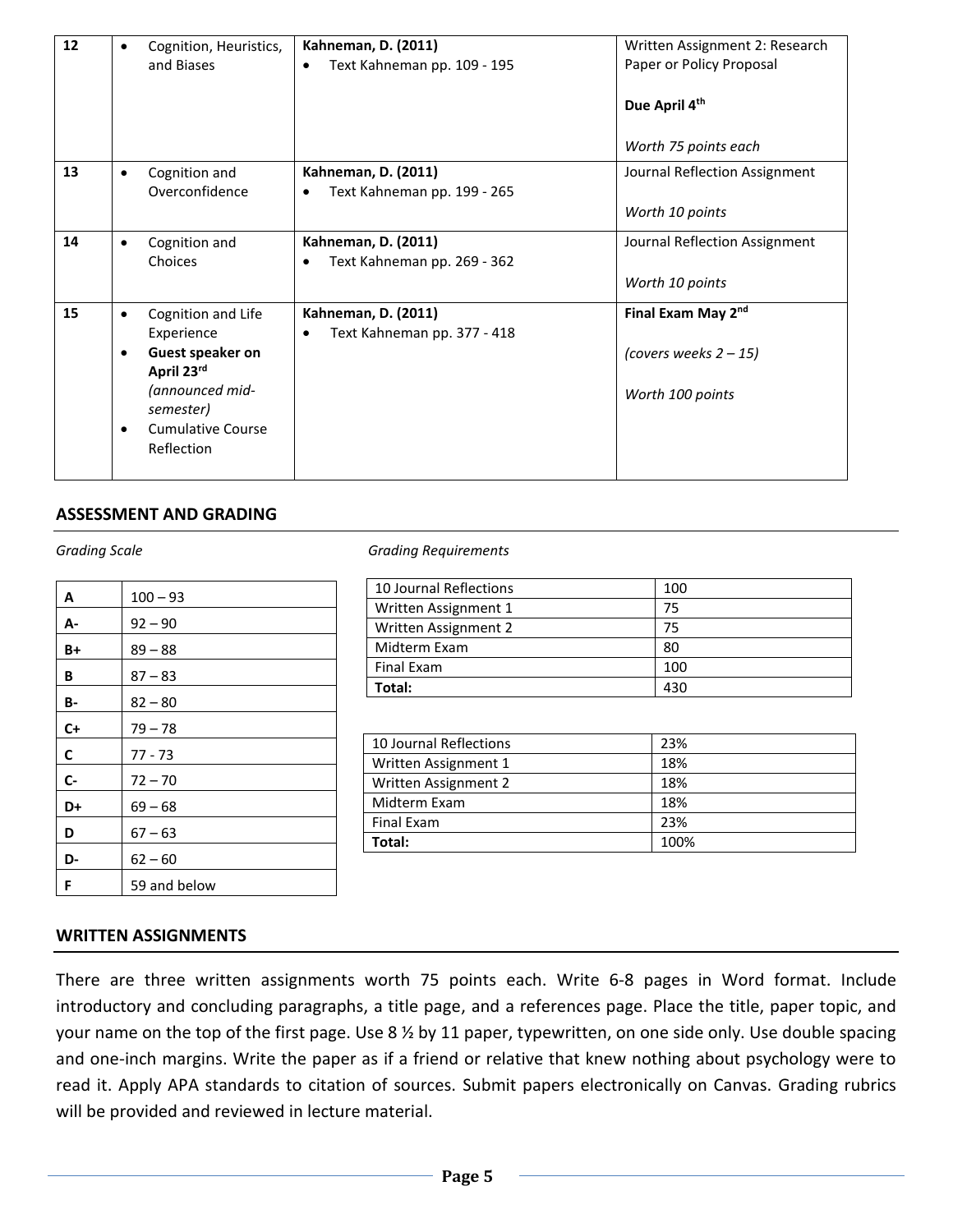## **Written Assignment 1: Operant Conditioning and Superstitions – Due February 7, 2019:**

For many, superstitions are absolutely true and often cause people to believe in and act in ways that are out of the normal in order to avoid a negative outcome or bring about a positive outcome. However, the origins of all superstitions lie in operant conditioning (e.g., wearing the same shirt worn during a victory game to all future games, etc.).

This assignment will have you examine the process by which operant conditioning can lead to a superstition. Research the development of operant conditioning and its basic principles. Then, in a cohesive paper, respond to the following:

## **Questions:**

- 1. Describe the historical antecedents of operant conditioning. What factors led to the rise of operant conditioning? Describe the principles/concepts.
- 2. Explain the process by which operant conditioning can lead to the development and maintenance of superstitions.
- 3. Brainstorm a number of superstitions you have heard or read about. Using your knowledge and vocabulary of operant conditioning, choose one of these superstitions and describe in detail the thinking processes that was involved that resulted in the acquisition and perpetuation this irrational belief.
- 4. Describe what about the operant conditioning process leads these beliefs to be so deeply ingrained and long standing.
- 5. Explain the following: Can a person ever be rid of superstitions? What methods can be used to help the person?
- 6. Interview a family member or friend to discover a superstition that they he/she has. Explain what event led to the formation of their superstition. Does this fit with your knowledge of operant conditioning's role in the development of superstitions? Why or why not?

### **Written Assignment 2: Research Paper or Policy Proposal – Due April 4, 2019:**

There are two categories for written papers. Select and submit one assignment from the categories listed. Instructions are as follows:

### **Instructions:**

**A***.* The U.S. legal system places a lot of importance on eyewitness memory. Most people would report that they can accurately convey what they saw in a particular situation. However, these ideas are not supported by research. Instead, research shows that memory is quite malleable and is affected by many factors. This research demonstrates time and again that people do not remember exactly what they experienced.

You are an expert in false memories, and a local district attorney has requested your expertise on the following case:

*On Tuesday January 8, 2019, a bank was robbed in San Diego, California. It was just after opening time, 9.04 a.m., and there were barely any customers, when a car parked in the side parking lot of the bank. Two men*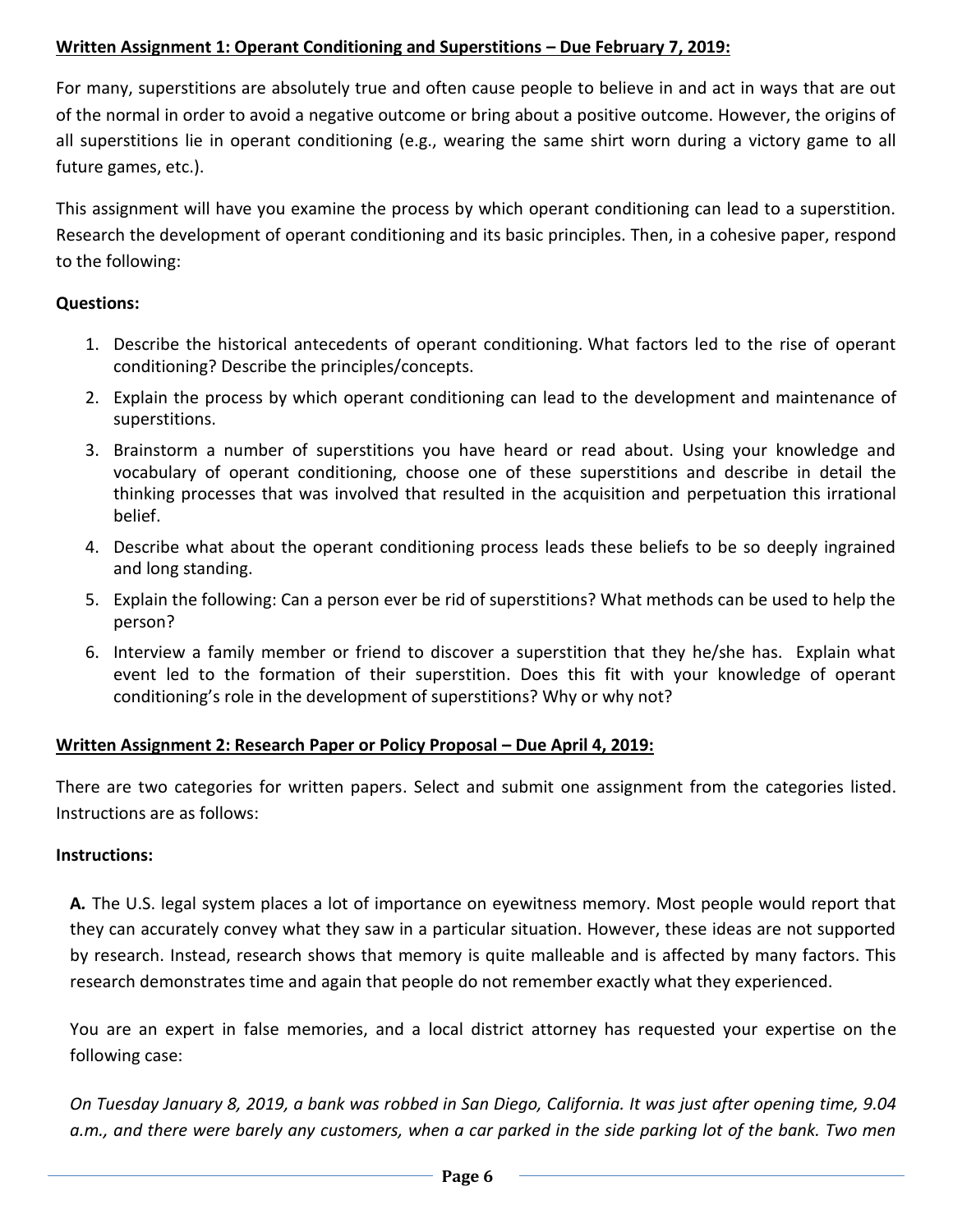*came out of the car and walked to the entrance. Both wore dark clothing. Upon entering the bank, they held out their guns and asked for the manager. When the manager identified herself, the shorter of the two*  robbers ordered her to open the safe. Meanwhile, the other robber, a tall and burley man walked around *holding his gun in his outstretched arm threatening the remaining employees and customers. The manager cooperated by opening the safe. The shorter robber collected all the money and valuables from the safe. After 5 minutes, the taller robber asked if his companion was ready to go. When he was, the two men ran back to their car, and drove away.*

The district attorney asked that you create a white paper about false memory and how it might influence this case. Specially, he asked that you address the following:

- Describe false memory and false memory experiments. Use lecture and lab material to demonstrate and illustrate false memory experiments, special distracters, normal distracters.
- Describe at least one research study from a peer reviewed journal that investigated how eye-witness memory can be affected by false memories.
- Explain how false memory might influence this particular case. Use specifics from the description of the case and research to support your answer.
- Using evidence from the case and outside research, justify why eye witness testimonies should or should not carry weight in criminal proceedings.
- Discuss any procedures which can increase or reduce the occurrence of false memories when reporting eye-witness events.

Remember, your white paper is designed to help the jury understand false memory and how it might influence the eye witness testimony of this case. The document you construct will serve as a legally binding document in the case.

**B.** You are a political or organizational advocate interested in the issue of public safety within your community or region. You decide to write a policy proposal to recommend a solution for a concerning issue. Your expertise involves exploring issues that are influenced by poor cognitive functioning.

*Note: This is not an opinion/position paper. Your conclusions will be based on the scientific research you uncover. Follow the steps below to generate the proposal structure:*

### **Introduction**

In the introduction, you should set-up the purpose for the policy proposal, provide a bit of background on the topic, and present your thesis.

#### **Recommendations**

Now that you have researched a variety of studies, compile the information together to create a recommendation for policy makers.

Step 1: In a one-page summary, compare and contrast the results of the various studies regarding the cognitive abilities that are affected concerning your safety issue you have chosen.

Step 2: Using that research, develop and explain particular recommendations for policy makers. All your recommendations must be supported by the research findings.

Step 3: Based on the gaps in current research, describe the variables, populations, situations would you like to see future research address.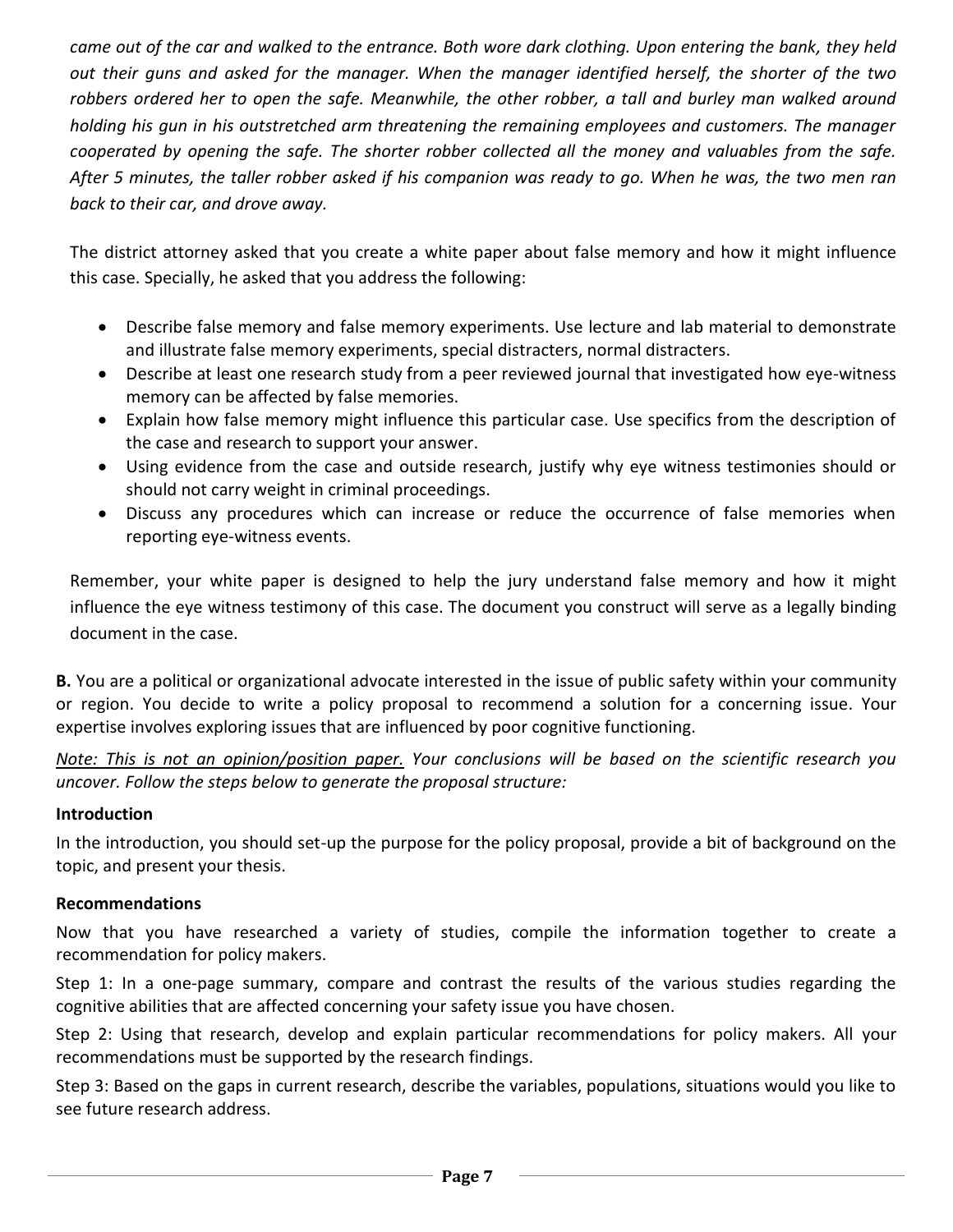## **Conclusion**

Review the important current research, your conclusions from that research, and how the future could look in both policy and research. Keep in mind your goal: to convince the reader to support your current policy proposal and future research to examine the chosen issue more closely.

## **ACADEMIC INTEGRITY AND BEHAVIORAL EXPECTATIONS**

This class will be conducted in accordance with the college student code of conduct and basic standards of academic honesty. It goes without saying that any forms of cheating, plagiarism, or other forms of academic dishonesty are not acceptable and will severely impact your grade and any future letters of recommendation. Is it really worth it? Part of my job is to help create a positive learning community. If you repeatedly have a negative impact on that community, I reserve the right to lower your final grade by one letter grade. Ultimately, everyone has to choose whether they will contribute or break down community, and I invite you to be a contributor.

Attendance is a critical component of this course. Much of the learning comes from class discussion and material not covered in the book. That is why the PLNU attendance policy will be closely followed. Please note that only Provost approved, university-sponsored activities are excused and personal reasons such as illness or family events are not.

Of course, we all have personal reasons why missing class might be necessary, and so each student receives four personal absences. At the end of the semester, each unused absence will be converted into an extra credit point (yes, you can get four extra credit points simply by attending class each day.) Each unexcused absence or tardy beyond three will be minus three points. If absences are excessive, the student may be dropped from the class.

I strongly recommend not using laptops in class. The reasons are three-fold: 1. It is hard to not check other things, which impairs your learning. You most likely are not aware of the impairment, but the research is quite clear. <https://www.tandfonline.com/doi/full/10.1080/01443410.2018.1489046>

2. Even if it doesn't impair your learning, it impairs others learning. <http://www.sciencedirect.com/science/article/pii/S0360131512002254>

3. You write more but learn less. Writing your notes creates synthesis which increases your learning. [http://pss.sagepub.com/content/early/2014/04/22/0956797614524581.abstrac t](http://pss.sagepub.com/content/early/2014/04/22/0956797614524581.abstrac%20t) [http://chronicle.com/blogs/linguafranca/2014/08/25/why-im-asking-you-not-touse](http://chronicle.com/blogs/linguafranca/2014/08/25/why-im-asking-you-not-touse-laptops/?cid=at&utm_source=at&utm_medium=en%20)[laptops/?cid=at&utm\\_source=at&utm\\_medium=en](http://chronicle.com/blogs/linguafranca/2014/08/25/why-im-asking-you-not-touse-laptops/?cid=at&utm_source=at&utm_medium=en%20)

Summary of APA Writing Style. A summary of the Publication Manual of the American Psychological Association (5th edition).<http://www.uwsp.edu/psych/apa4b.htm>

### **INCOMPLETES AND LATE ASSIGNMENTS**

All assignments are to be submitted/turned in by the beginning of the class session when they are due including assignments posted in Canvas. Papers will lose 10% for each week they are late. No papers will be accepted after the last day of instruction (i.e. nothing is accepted in finals week). Incompletes will only be assigned in extremely unusual circumstances.